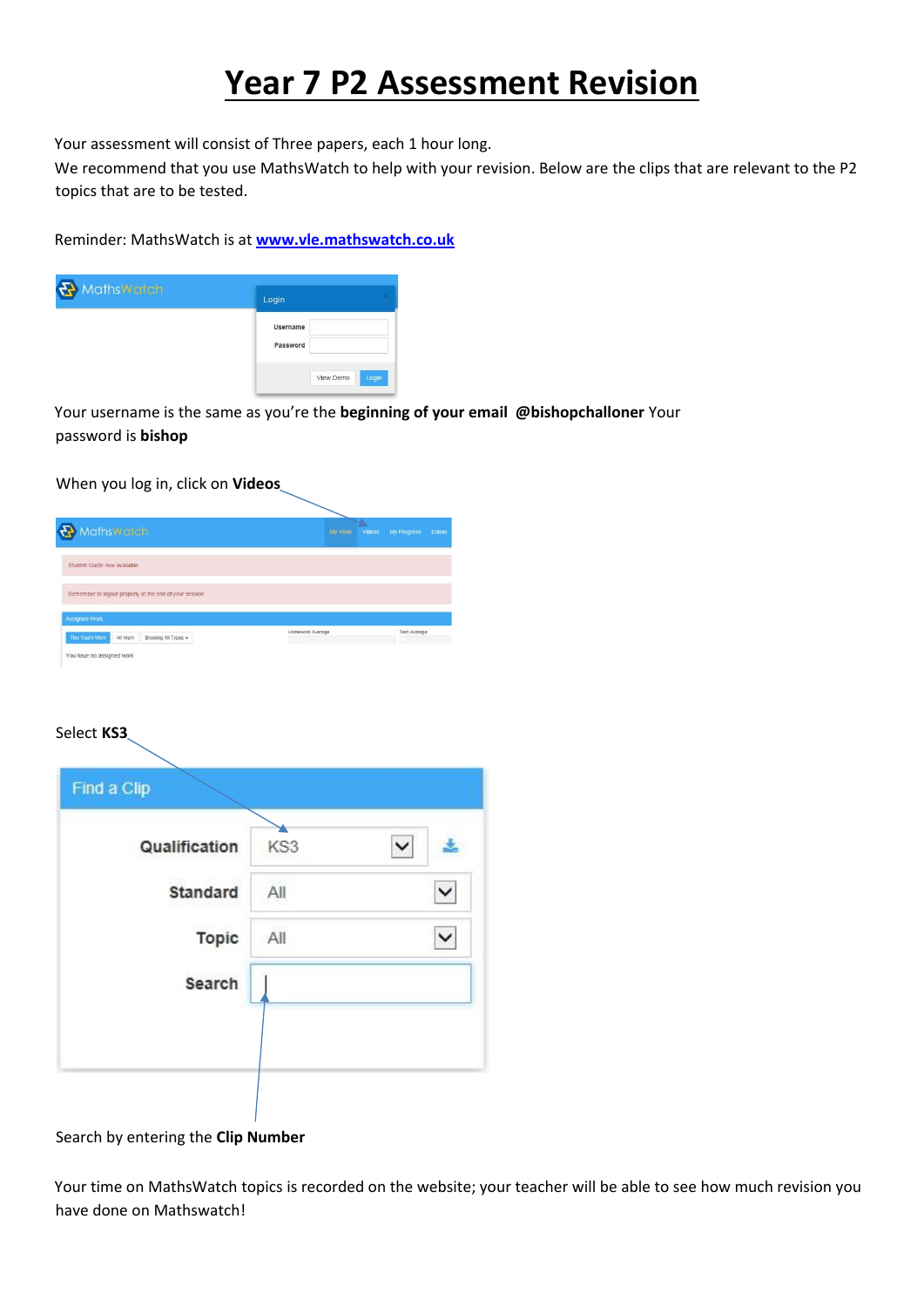If you want to revise other topics, you can search for them by topic.

The table below consists of all topic you need to revise to be successful in your P1 assessment. Along with each topic title is the Maths Watch clip reference number and a checklist you can fill out before beginning revision.

| Topic to revise                                                                              | Maths watch clip number            | I can do<br>this well | More<br>revision<br>needed |
|----------------------------------------------------------------------------------------------|------------------------------------|-----------------------|----------------------------|
| I can order numbers including decimals and<br>negatives                                      | N <sub>2</sub> a, N <sub>2</sub> b |                       |                            |
| I can add and subtract integers (whole<br>numbers)                                           | N3a, N3b, N4a, N4b,<br>N13a, N14a  |                       |                            |
| I can add and subtract decimals                                                              | N13b, N14b                         |                       |                            |
| I can multiply and divide by 10,100,1000                                                     | N17                                |                       |                            |
| I can read negative numbers from real life<br>tables                                         | N18                                |                       |                            |
| I can add and subtract negative numbers                                                      | N19a, N19b                         |                       |                            |
| I can use BIDMAS to correctly answer<br>calculations                                         | N20                                |                       |                            |
| I can use Long Multiplication and division                                                   | N28a, N28b, N29a, N29b             |                       |                            |
| I can multiply and divide decimals between 0<br>and 1                                        | N40a, N40b                         |                       |                            |
| I can use correct Algebraic vocabulary                                                       | A2                                 |                       |                            |
| I can write formulae expressed in words                                                      | A <sub>3</sub>                     |                       |                            |
| I can collect like terms                                                                     | A6                                 |                       |                            |
| I can substitute numbers into algebraic<br>expressions                                       | A10                                |                       |                            |
| I can solve basic equations with unknowns<br>on one side                                     | A12                                |                       |                            |
| I can expand brackets                                                                        | A8                                 |                       |                            |
| I can form and solve equations                                                               | A17                                |                       |                            |
| I can solve equations including brackets and<br>fractions                                    | A19a                               |                       |                            |
| I can shade in shapes to show fractions, find<br>equivalent fractions and simplify fractions | N23,a,b,c                          |                       |                            |
| I can find a percentage of an amount                                                         | N <sub>24</sub> b                  |                       |                            |
| Converting between Fractions, decimals and<br>percentages                                    | <b>N32</b>                         |                       |                            |
| I can change to a percentage                                                                 | N39a                               |                       |                            |
| I can round numbers to nearest 10,100,1000                                                   | N27a                               |                       |                            |
| I can round numbers to a given number of<br>decimal places                                   | N27b                               |                       |                            |
| I can simplify Ratio                                                                         | R <sub>5</sub> a                   |                       |                            |